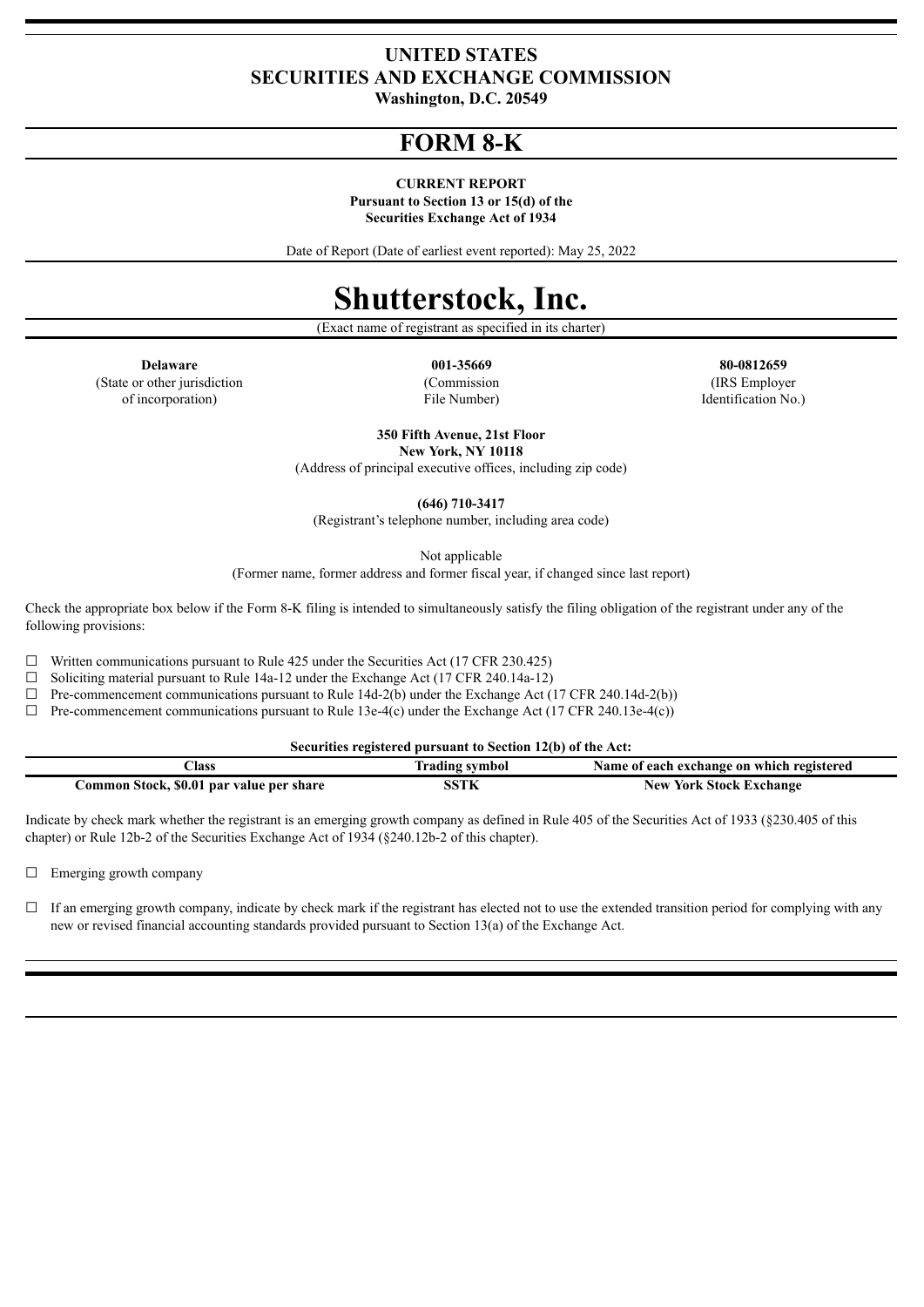### Item 5.02 Departure of Directors or Certain Officers; Election of Directors; Appointment of Certain Officers; Compensatory Arrangements of **Certain Officers.**

On May 25, 2022, Peter Silvio resigned as the Chief Technology Officer of Shutterstock, Inc. (the "Company"), effective May 31, 2022. Mr. Silvio will serve the Company on a transitional advisory basis until September 3, 2022. Following such date, he will receive severance benefits pursuant to the terms of his employment agreement dated November 4, 2019.